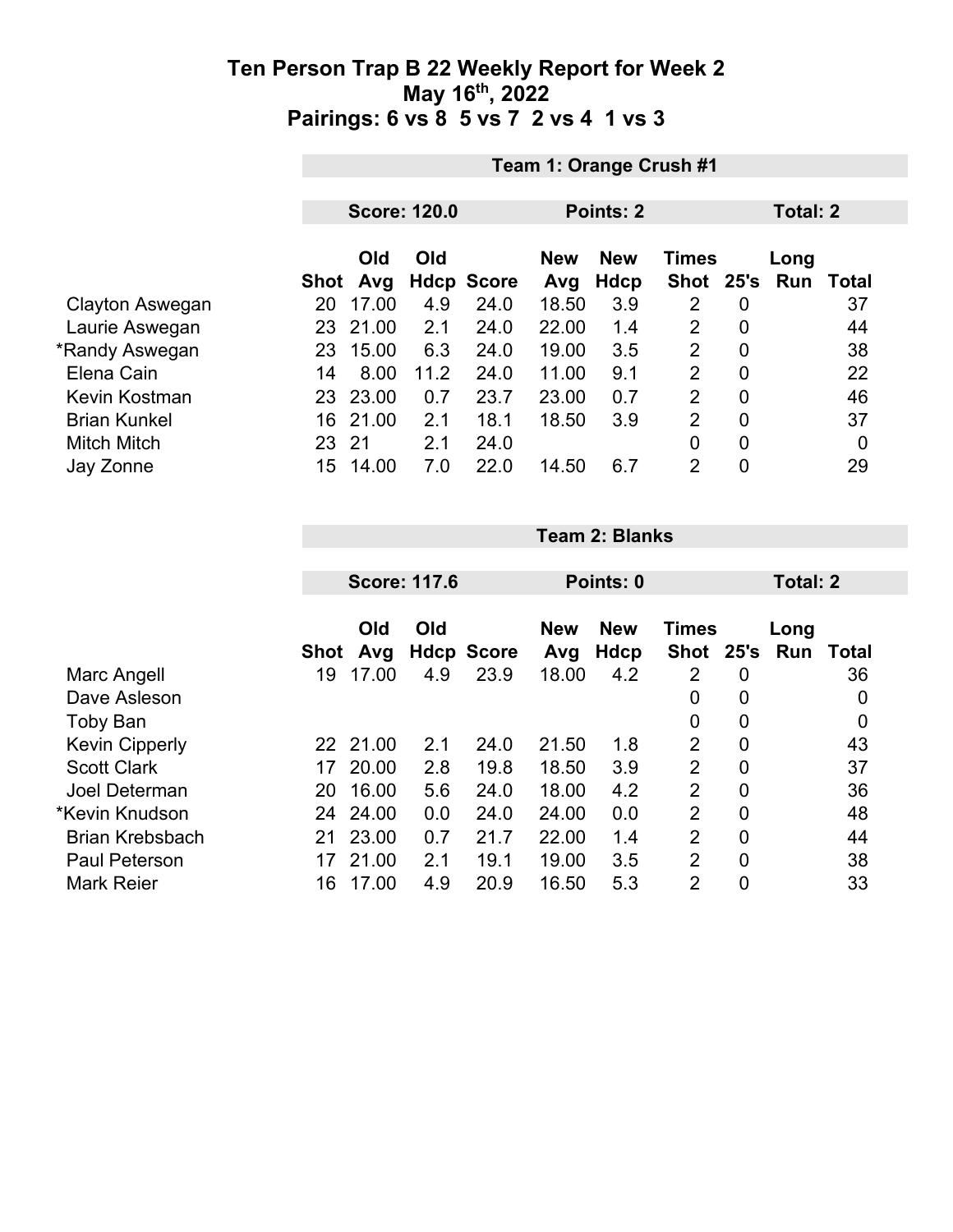|                          |      | <b>Team 3: Dead Petting Zoo</b> |     |                   |            |            |                |                |            |              |  |
|--------------------------|------|---------------------------------|-----|-------------------|------------|------------|----------------|----------------|------------|--------------|--|
|                          |      |                                 |     |                   |            |            |                |                |            |              |  |
|                          |      | <b>Score: 119.9</b>             |     |                   |            | Points: 0  |                |                |            | Total: 0     |  |
|                          |      | Old                             | Old |                   | <b>New</b> | <b>New</b> | <b>Times</b>   |                | Long       |              |  |
|                          | Shot | Avg                             |     | <b>Hdcp Score</b> | Avg        | Hdcp       | Shot 25's      |                | <b>Run</b> | <b>Total</b> |  |
| <b>Justin Blonde</b>     |      | 22 21.00                        | 2.1 | 24.0              | 21.50      | 1.8        | 2              | 0              |            | 43           |  |
| <b>Brad Copeland</b>     | 20   | 20.00                           | 2.8 | 22.8              | 20.00      | 2.8        | 2              | 0              |            | 40           |  |
| <b>Arlo Evans</b>        |      | 23 22.00                        | 1.4 | 24.0              | 22.50      | 1.1        | $\overline{2}$ | 0              |            | 45           |  |
| <b>Tim Phillips</b>      | 19   | 21.00                           | 2.1 | 21.1              | 20.00      | 2.8        | $\overline{2}$ | $\overline{0}$ |            | 40           |  |
| <b>Cayman Salitros</b>   | 20   | 18.00                           | 4.2 | 24.0              | 19.00      | 3.5        | $\overline{2}$ | $\overline{0}$ |            | 38           |  |
| Aj Schlee                | 19   | 17.00                           | 4.9 | 23.9              | 18.00      | 4.2        | $\overline{2}$ | 0              |            | 36           |  |
| *Nick Schlee             | 24   | 20.00                           | 2.8 | 24.0              | 22.00      | 1.4        | 2              | 0              |            | 44           |  |
| Dave Shwartz             | 18   | 17.00                           | 4.9 | 22.9              | 17.50      | 4.6        | $\overline{2}$ | $\mathbf{0}$   |            | 35           |  |
| <b>Chris Solitros</b>    | 21   | 23.00                           | 0.7 | 21.7              | 22.00      | 1.4        | $\overline{2}$ | 0              |            | 44           |  |
| <b>Randy Windsperger</b> | 23   | 23.00                           | 0.7 | 23.7              | 23.00      | 0.7        | $\overline{2}$ | $\overline{0}$ |            | 46           |  |

|                        |      |            |                     |                   |                   |                    |                           | Total: 4       |             |       |
|------------------------|------|------------|---------------------|-------------------|-------------------|--------------------|---------------------------|----------------|-------------|-------|
|                        |      |            | <b>Score: 120.0</b> |                   |                   | Points: 2          |                           |                |             |       |
|                        | Shot | Old<br>Avg | Old                 | <b>Hdcp Score</b> | <b>New</b><br>Avg | <b>New</b><br>Hdcp | <b>Times</b><br>Shot 25's |                | Long<br>Run | Total |
| <b>Bill Bill</b>       | 20   | 20.00      | 2.8                 | 22.8              | 20.00             | 2.8                | 2                         | 0              |             | 40    |
| Ray Dalpiaz            | 17   | 15.00      | 6.3                 | 23.3              | 16.00             | 5.6                | $\overline{2}$            | 0              |             | 32    |
| Darrin Darrin          | 20   | 23.00      | 0.7                 | 20.7              | 21.50             | 1.8                | $\overline{2}$            | $\overline{0}$ |             | 43    |
| <b>Dominic Dominic</b> | 21   | 25.00      | 0.0                 | 21.0              | 23.00             | 0.7                | 2                         | 1              |             | 46    |
| Randee Hom             | 21   | 18.00      | 4.2                 | 24.0              | 19.50             | 3.2                | 2                         | $\overline{0}$ |             | 39    |
| <b>Ryan Kuduk</b>      |      | 24 21.00   | 2.1                 | 24.0              | 22.50             | 1.1                | $\overline{2}$            | 0              |             | 45    |
| <b>Nicholas Parker</b> | 22   | 25.00      | 0.0                 | 22.0              | 23.50             | 0.4                | $\overline{2}$            | 1              |             | 47    |
| <b>Garrett Smith</b>   | 23   | 20.00      | 2.8                 | 24.0              | 21.50             | 1.8                | $\overline{2}$            | $\overline{0}$ |             | 43    |
| *Tim Smith             | 24   | 25.00      | 0.0                 | 24.0              | 24.50             | 0.0                | 2                         | 1              |             | 49    |
| <b>Tracee Swanson</b>  | 22   | 19.00      | 3.5                 | 24.0              | 20.50             | 2.5                | $\overline{2}$            | 0              |             | 41    |

**Team 4: Tequila Gunrise**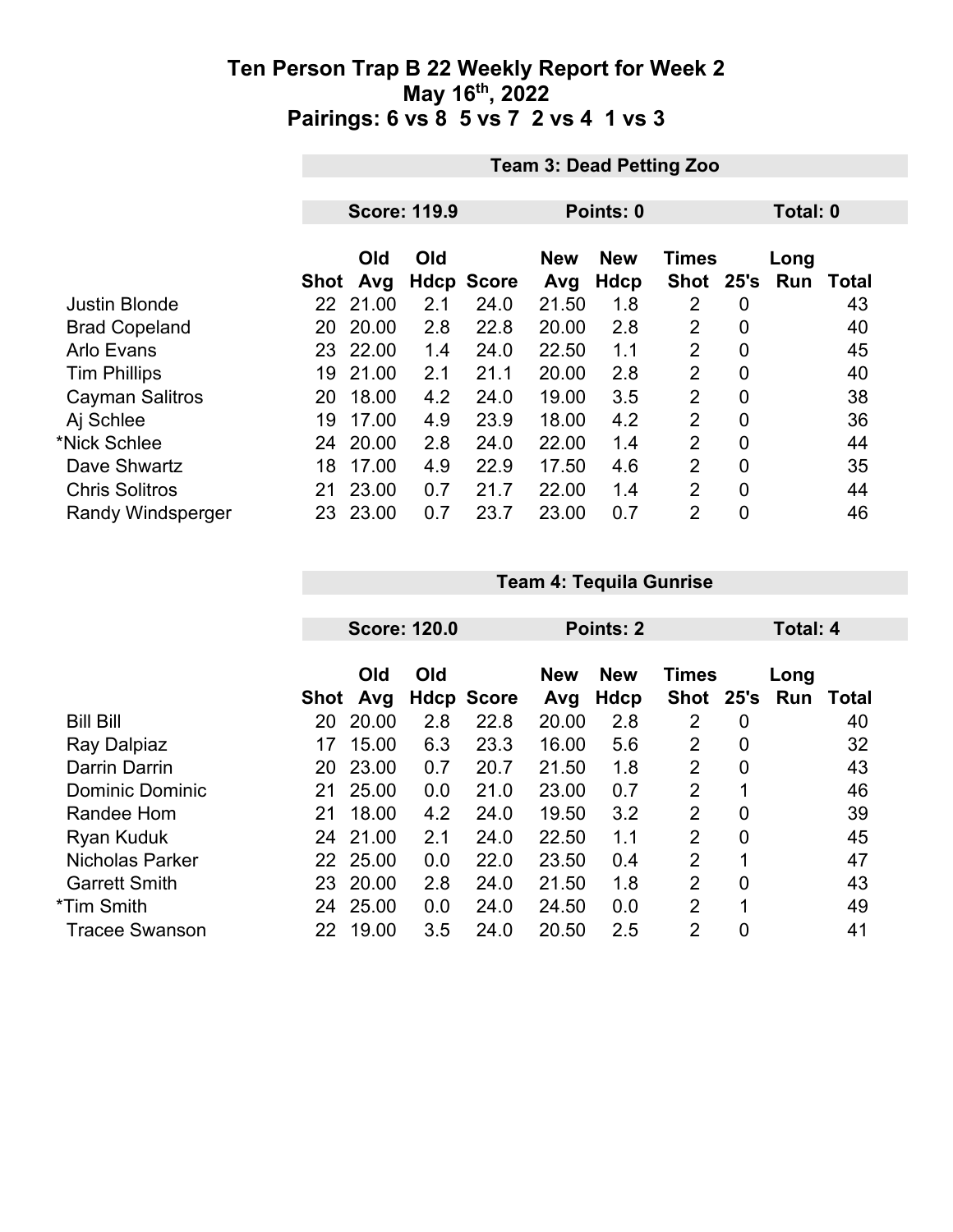|                         |    | <b>Team 5: Mud Ducks</b> |                     |                   |            |            |                |   |                     |    |  |  |
|-------------------------|----|--------------------------|---------------------|-------------------|------------|------------|----------------|---|---------------------|----|--|--|
|                         |    |                          | <b>Score: 118.7</b> |                   | Points: 2  |            |                |   | Total: 4            |    |  |  |
|                         |    | Old                      | Old                 |                   | <b>New</b> | <b>New</b> | <b>Times</b>   |   | Long                |    |  |  |
|                         |    | Shot Avg                 |                     | <b>Hdcp Score</b> | Avg        | Hdcp       |                |   | Shot 25's Run Total |    |  |  |
| *Mark Benson            |    | 25 25.00                 | 0.0                 | 25.0              | 25.00      | 0.0        | 2              | 2 | 50                  | 50 |  |  |
| Stephanie Benson        | 21 | 23.00                    | 0.7                 | 21.7              | 22.00      | 1.4        | 2              | 0 |                     | 44 |  |  |
| Darrell Hanson          |    | 22 21.00                 | 2.1                 | 24.0              | 21.50      | 1.8        | 2              | 0 |                     | 43 |  |  |
| Don Oswald              | 22 | 20.00                    | 2.8                 | 24.0              | 21.00      | 2.1        | 2              | 0 |                     | 42 |  |  |
| <b>Raymond Schwartz</b> | 20 | 22.00                    | 1.4                 | 21.4              | 21.00      | 2.1        | $\overline{2}$ | 0 |                     | 42 |  |  |
| <b>Walt Stolarzyk</b>   | 22 | 18.00                    | 4.2                 | 24.0              | 20.00      | 2.8        | $\overline{2}$ | 0 |                     | 40 |  |  |

|                      |             | <b>Team 6: Marsh Rats</b> |      |                   |                                          |           |                |                |      |                 |  |
|----------------------|-------------|---------------------------|------|-------------------|------------------------------------------|-----------|----------------|----------------|------|-----------------|--|
|                      |             | <b>Score: 120.0</b>       |      |                   |                                          | Points: 2 |                |                |      | <b>Total: 2</b> |  |
|                      |             | Old<br>Old                |      |                   | <b>New</b><br><b>Times</b><br><b>New</b> |           |                |                | Long |                 |  |
|                      | <b>Shot</b> | Avg                       |      | <b>Hdcp Score</b> | Avg                                      | Hdcp      | Shot 25's      |                | Run  | <b>Total</b>    |  |
| Adrian Adrian        | 20          | 15.00                     | 6.3  | 24.0              | 17.50                                    | 4.6       | 2              | 0              |      | 35              |  |
| <b>Ashton Ashton</b> | 21          | 21.00                     | 2.1  | 23.1              | 21.00                                    | 2.1       | 2              | 0              |      | 42              |  |
| <b>Clint Clint</b>   | 19          | 15.00                     | 6.3  | 24.0              | 17.00                                    | 4.9       | $\overline{2}$ | $\overline{0}$ |      | 34              |  |
| Dale Dale            | 13          | 20.00                     | 2.8  | 15.8              | 16.50                                    | 5.3       | $\overline{2}$ | $\mathbf 0$    |      | 33              |  |
| <b>Steve March</b>   | 20          | 21.00                     | 2.1  | 22.1              | 20.50                                    | 2.5       | $\overline{2}$ | $\overline{0}$ |      | 41              |  |
| *Pete Marsh          | 24          | 21.00                     | 2.1  | 24.0              | 22.50                                    | 1.1       | $\overline{2}$ | $\mathbf 0$    |      | 45              |  |
| Mesach Mesach        | 18          | 16.00                     | 5.6  | 23.6              | 17.00                                    | 4.9       | $\overline{2}$ | $\overline{0}$ |      | 34              |  |
| <b>Nick Nick</b>     | 24          | 25.00                     | 0.0  | 24.0              | 24.50                                    | 0.0       | $\overline{2}$ | 1              |      | 49              |  |
| <b>Sherry Sherry</b> | 14          | 8.00                      | 11.2 | 24.0              | 11.00                                    | 9.1       | $\overline{2}$ | 0              |      | 22              |  |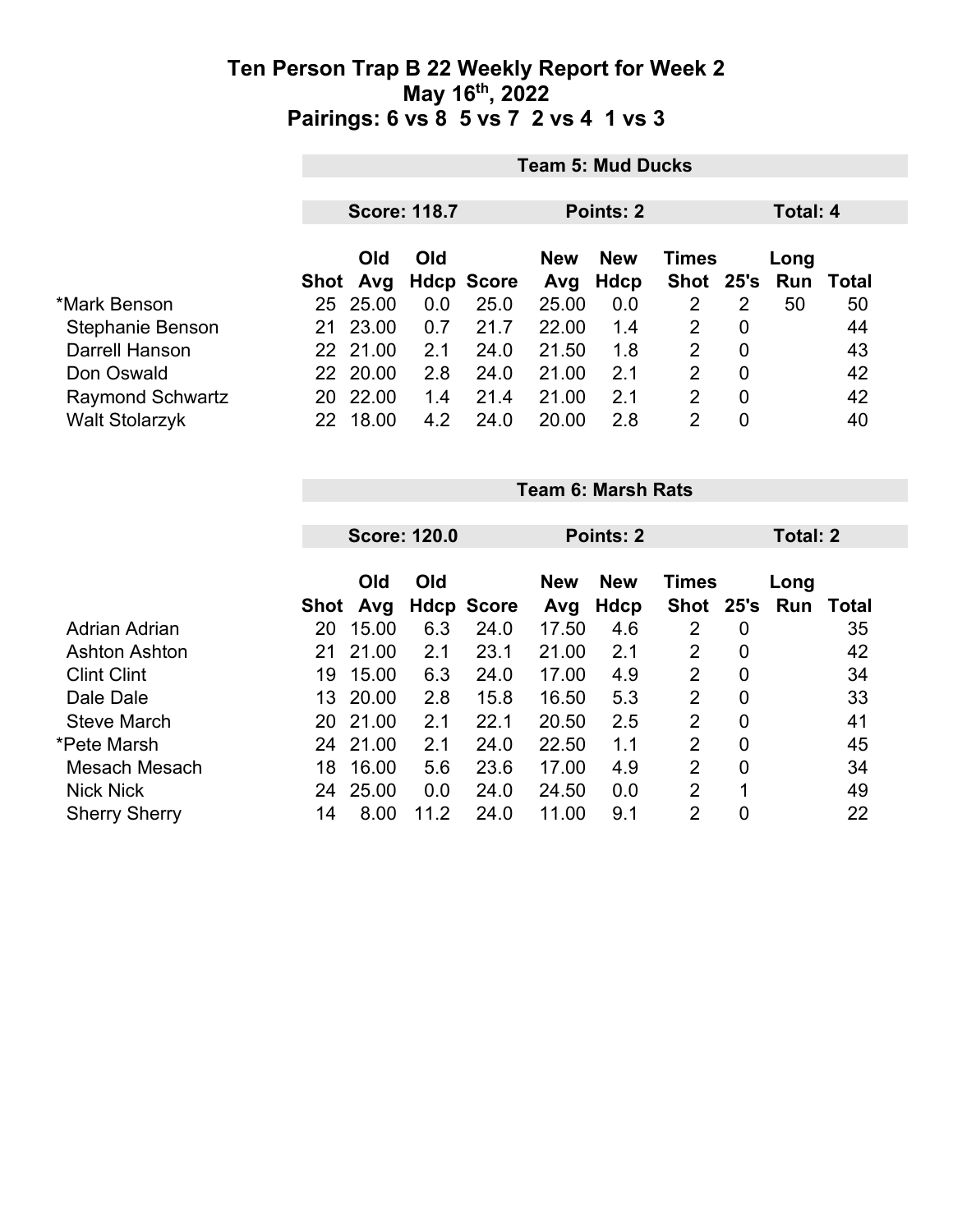|                      |                 | <b>Team 7: TSI Plastics</b> |                     |                   |                   |                        |                           |                |                             |                |
|----------------------|-----------------|-----------------------------|---------------------|-------------------|-------------------|------------------------|---------------------------|----------------|-----------------------------|----------------|
|                      |                 | <b>Score: 115.5</b>         |                     |                   |                   | Points: 0              |                           |                | Total: 0                    |                |
|                      | Shot            | Old<br>Avg                  | Old                 | <b>Hdcp Score</b> | <b>New</b><br>Avg | <b>New</b><br>Hdcp     | <b>Times</b><br>Shot 25's |                | Long<br>Run                 | <b>Total</b>   |
| <b>Justin Burk</b>   | 19              | 19.00                       | 3.5                 | 22.5              | 19.00             | 3.5                    | $\overline{2}$            | 0              |                             | 38             |
| <b>Nick Gervais</b>  | 21              | 19.00                       | 3.5                 | 24.0              | 20.00             | 2.8                    | $\overline{2}$            | $\overline{0}$ |                             | 40             |
| Franco Klaseman      |                 | 22 24.00                    | 0.0                 | 22.0              | 23.00             | 0.7                    | $\overline{2}$            | $\mathbf 0$    |                             | 46             |
| <b>Gary McCready</b> |                 | 20 18.00                    | 4.2                 | 24.0              | 19.00             | 3.5                    | $\overline{2}$            | $\mathbf 0$    |                             | 38             |
| *Pat McCready        | 13 <sup>°</sup> | 16.00                       | 5.6                 | 18.6              | 14.50             | 6.7                    | 2                         | $\mathbf 0$    |                             | 29             |
| Ryan McCready        |                 | 23 25.00                    | 0.0                 | 23.0              | 24.00             | 0.0                    | $\overline{2}$            | 1              |                             | 48             |
|                      |                 |                             |                     |                   |                   |                        |                           |                |                             |                |
|                      |                 |                             |                     |                   |                   | Team 8: League average |                           |                |                             |                |
|                      |                 |                             | <b>Score: 118.8</b> |                   |                   | Points: 0              |                           |                | <b>Total: 2</b>             |                |
|                      | Shot            | Old<br>Avg                  | Old                 | <b>Hdcp Score</b> | <b>New</b><br>Avg | <b>New</b><br>Hdcp     | <b>Times</b>              |                | Long<br>Shot 25's Run Total |                |
|                      |                 |                             |                     |                   |                   |                        | $\mathbf 0$               | $\overline{0}$ |                             | $\overline{0}$ |
|                      |                 |                             |                     |                   |                   |                        |                           |                |                             |                |
|                      |                 |                             |                     |                   |                   |                        |                           |                |                             |                |

Super Shooters: Mark Benson 50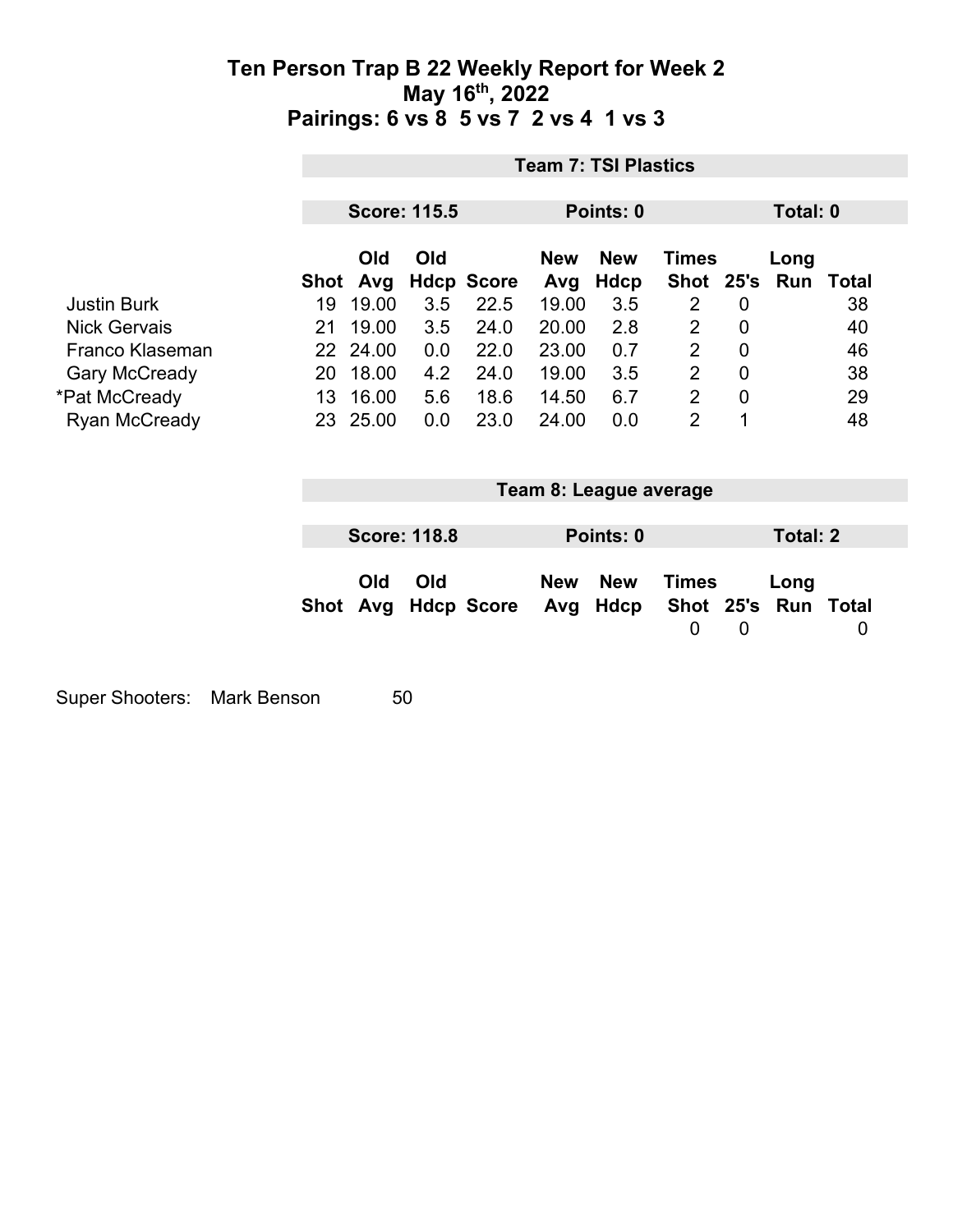## **Ten Person Trap B 22 Team Standings through week 2**

| Team 5 | <b>Mud Ducks</b>        | 4.0 |
|--------|-------------------------|-----|
| Team 4 | <b>Tequila Gunrise</b>  | 4.0 |
| Team 8 | League average          | 2.0 |
| Team 6 | <b>Marsh Rats</b>       | 2.0 |
| Team 3 | <b>Dead Petting Zoo</b> | 0.0 |
| Team 2 | <b>Blanks</b>           | 2.0 |
| Team 7 | <b>TSI Plastics</b>     | 0.0 |
| Team 1 | <b>Orange Crush #1</b>  | 2.0 |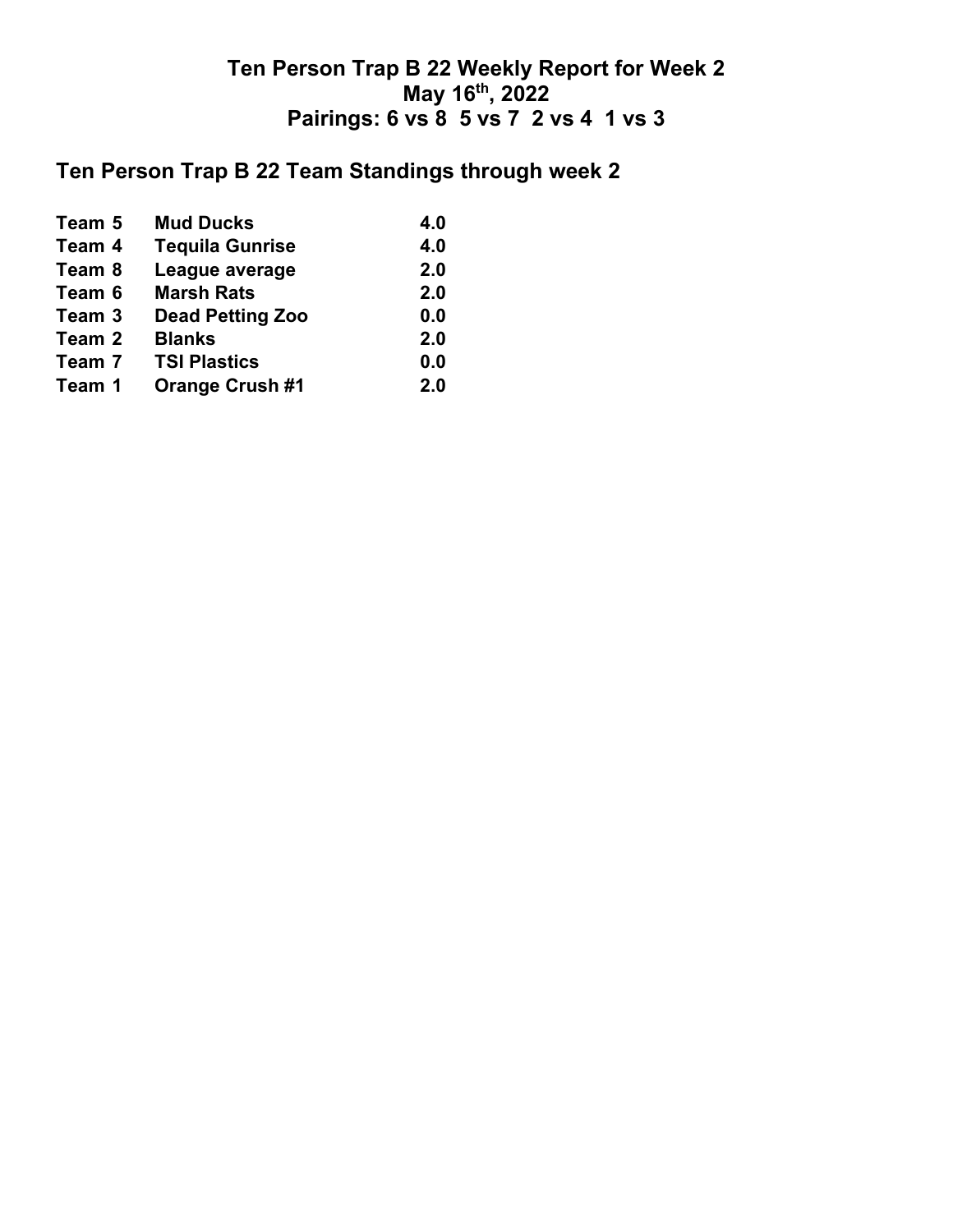# **Ten Person Trap B 22 Total Target Leaders Through Week 2**

| Shooter                  | Total | Avg   | Rounds Straights Team |   |                        |
|--------------------------|-------|-------|-----------------------|---|------------------------|
| <b>Mark Benson</b>       | 50    | 25.00 | 2                     | 2 | <b>Mud Ducks</b>       |
| <b>Tim Smith</b>         | 49    | 24.50 | $\overline{2}$        | 1 | <b>Tequila Gunrise</b> |
| <b>Nick Nick</b>         | 49    | 24.50 | $\overline{2}$        | 1 | <b>Marsh Rats</b>      |
| <b>Kevin Knudson</b>     | 48    | 24.00 | $\overline{2}$        | 0 | <b>Blanks</b>          |
| <b>Ryan McCready</b>     | 48    | 24.00 | $\overline{2}$        | 1 | <b>TSI Plastics</b>    |
| <b>Nicholas Parker</b>   | 47    | 23.50 | $\overline{2}$        | 1 | <b>Tequila Gunrise</b> |
| Franco Klaseman          | 46    | 23.00 | $\overline{2}$        | 0 | <b>TSI Plastics</b>    |
| <b>Dominic Dominic</b>   | 46    | 23.00 | $\overline{2}$        | 1 | <b>Tequila Gunrise</b> |
| <b>Randy Windsperger</b> | 46    | 23.00 | $\overline{2}$        | 0 | Dead Petting Zoo       |
| <b>Kevin Kostman</b>     | 46    | 23.00 | $\overline{2}$        | 0 | Orange Crush #1        |
| Arlo Evans               | 45    | 22.50 | $\overline{2}$        | 0 | Dead Petting Zoo       |
| <b>Ryan Kuduk</b>        | 45    | 22.50 | $\overline{2}$        | 0 | <b>Tequila Gunrise</b> |
| Pete Marsh               | 45    | 22.50 | $\overline{2}$        | 0 | <b>Marsh Rats</b>      |
| <b>Brian Krebsbach</b>   | 44    | 22.00 | $\overline{2}$        | 0 | <b>Blanks</b>          |
| <b>Nick Schlee</b>       | 44    | 22.00 | $\overline{2}$        | 0 | Dead Petting Zoo       |
| <b>Stephanie Benson</b>  | 44    | 22.00 | $\overline{2}$        | 0 | <b>Mud Ducks</b>       |
| Laurie Aswegan           | 44    | 22.00 | $\overline{2}$        | 0 | Orange Crush #1        |
| <b>Chris Solitros</b>    | 44    | 22.00 | $\overline{2}$        | 0 | Dead Petting Zoo       |
| <b>Justin Blonde</b>     | 43    | 21.50 | $\overline{2}$        | 0 | Dead Petting Zoo       |
| Darrin Darrin            | 43    | 21.50 | $\overline{2}$        | 0 | <b>Tequila Gunrise</b> |
| <b>Kevin Cipperly</b>    | 43    | 21.50 | $\overline{2}$        | 0 | <b>Blanks</b>          |
| <b>Darrell Hanson</b>    | 43    | 21.50 | $\overline{2}$        | 0 | <b>Mud Ducks</b>       |
| <b>Garrett Smith</b>     | 43    | 21.50 | $\overline{2}$        | 0 | <b>Tequila Gunrise</b> |
| Don Oswald               | 42    | 21.00 | $\overline{2}$        | 0 | <b>Mud Ducks</b>       |
| <b>Raymond Schwartz</b>  | 42    | 21.00 | $\overline{2}$        | 0 | <b>Mud Ducks</b>       |
| <b>Ashton Ashton</b>     | 42    | 21.00 | $\overline{2}$        | 0 | <b>Marsh Rats</b>      |
| <b>Steve March</b>       | 41    | 20.50 | $\overline{2}$        | 0 | <b>Marsh Rats</b>      |
| <b>Tracee Swanson</b>    | 41    | 20.50 | $\overline{2}$        | 0 | <b>Tequila Gunrise</b> |
| <b>Nick Gervais</b>      | 40    | 20.00 | 2                     | 0 | <b>TSI Plastics</b>    |
| <b>Brad Copeland</b>     | 40    | 20.00 | 2                     | 0 | Dead Petting Zoo       |
| <b>Walt Stolarzyk</b>    | 40    | 20.00 | $\overline{2}$        | 0 | <b>Mud Ducks</b>       |
| <b>Tim Phillips</b>      | 40    | 20.00 | $\overline{2}$        | 0 | Dead Petting Zoo       |
| <b>Bill Bill</b>         | 40    | 20.00 | $\overline{2}$        | 0 | <b>Tequila Gunrise</b> |
| Randee Hom               | 39    | 19.50 | $\overline{2}$        | 0 | <b>Tequila Gunrise</b> |
| <b>Cayman Salitros</b>   | 38    | 19.00 | $\overline{2}$        | 0 | Dead Petting Zoo       |
| Randy Aswegan            | 38    | 19.00 | $\overline{2}$        | 0 | Orange Crush #1        |
| <b>Justin Burk</b>       | 38    | 19.00 | $\overline{2}$        | 0 | <b>TSI Plastics</b>    |
| Paul Peterson            | 38    | 19.00 | $\overline{2}$        | 0 | <b>Blanks</b>          |